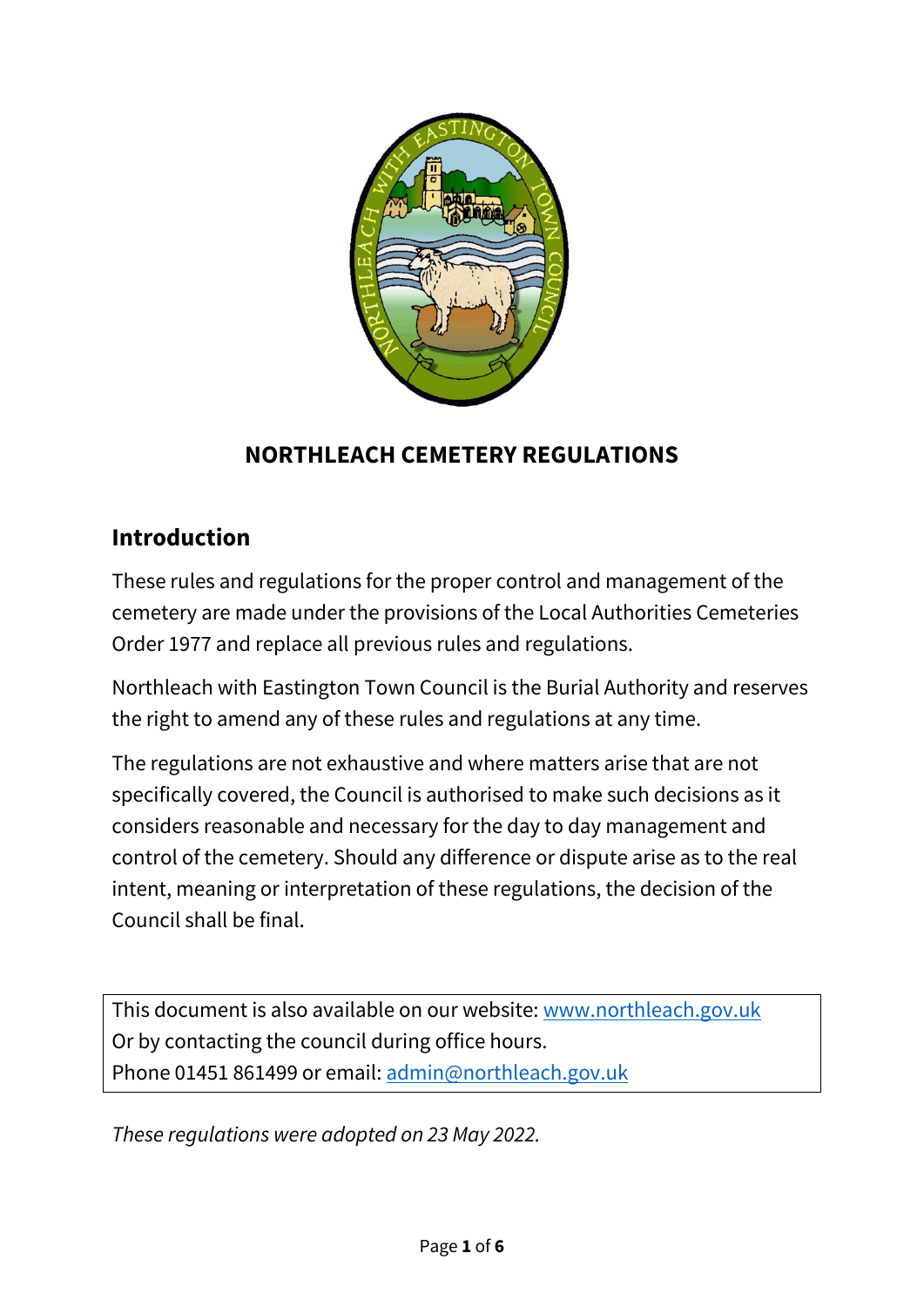## **1. VISITORS**

- 1.1. Northleach Cemetery is open to visitors every day of the year and is accessed through the churchyard. Council reserve the right to close the cemetery should the need arise.
- 1.2. The Cemetery is a place of peace and quiet reflection. It is also a workplace. Visitors to the site are welcome, but please respect the special nature of the site, the needs of other users, and safety factors.
- 1.3. No games, sports, riding of bicycles, skateboards, rollerblades or similar are allowed in the cemetery. No consumption of alcohol or drugs may take place within the burial grounds, and anybody under the effects of such substances may be asked to leave.
- 1.4. Any person creating a nuisance or a disturbance, such as interfering with a funeral, grave, headstone, flowers, trees etc, will be required to leave the Cemetery immediately and may be the subject of subsequent legal action.
- 1.5. Children are welcome in the Cemetery but must be supervised by a responsible adult. It is particularly important that children are not allowed to climb on any monuments within the Cemetery.
- 1.6. Dogs are permitted in the Cemetery but must be kept on a short lead. Dog owners must clean up after their dog and dispose of any dog waste responsibly.

### **2. CEMETERY FEES**

- 2.1. The correct fees for rights of burial, interments or permits for memorial works must be paid in full to the Council in advance.
- 2.2. The Council will publish a scale of fees and charges on the noticeboard at the cemetery entrance and on our website. Fees and changes are reviewed annually
- 2.3. Residents will qualify for reduced fees compared to non-residents. A resident is defined as somebody who, immediately prior to their death, was a resident of the parish, or who lived in the parish for over five (5) years and moved away for health or welfare reasons, such as moving into a care home, and in the case of a stillborn child when one of the parents is such an inhabitant. This applies to fees for interment and purchase of the Exclusive Right of Burial.

### **3. EXCLUSIVE RIGHT OF BURIAL**

3.1. When a new grave is purchased, it is not the ownership of the land itself that is purchased, but the rights to have burials take place in that grave. The Exclusive Right of Burial is sold, or to be more correct, 'granted' together with the rights to erect a memorial on the grave in accordance with the rules and regulations of the cemetery. The owner of these rights is referred to as the grave owner.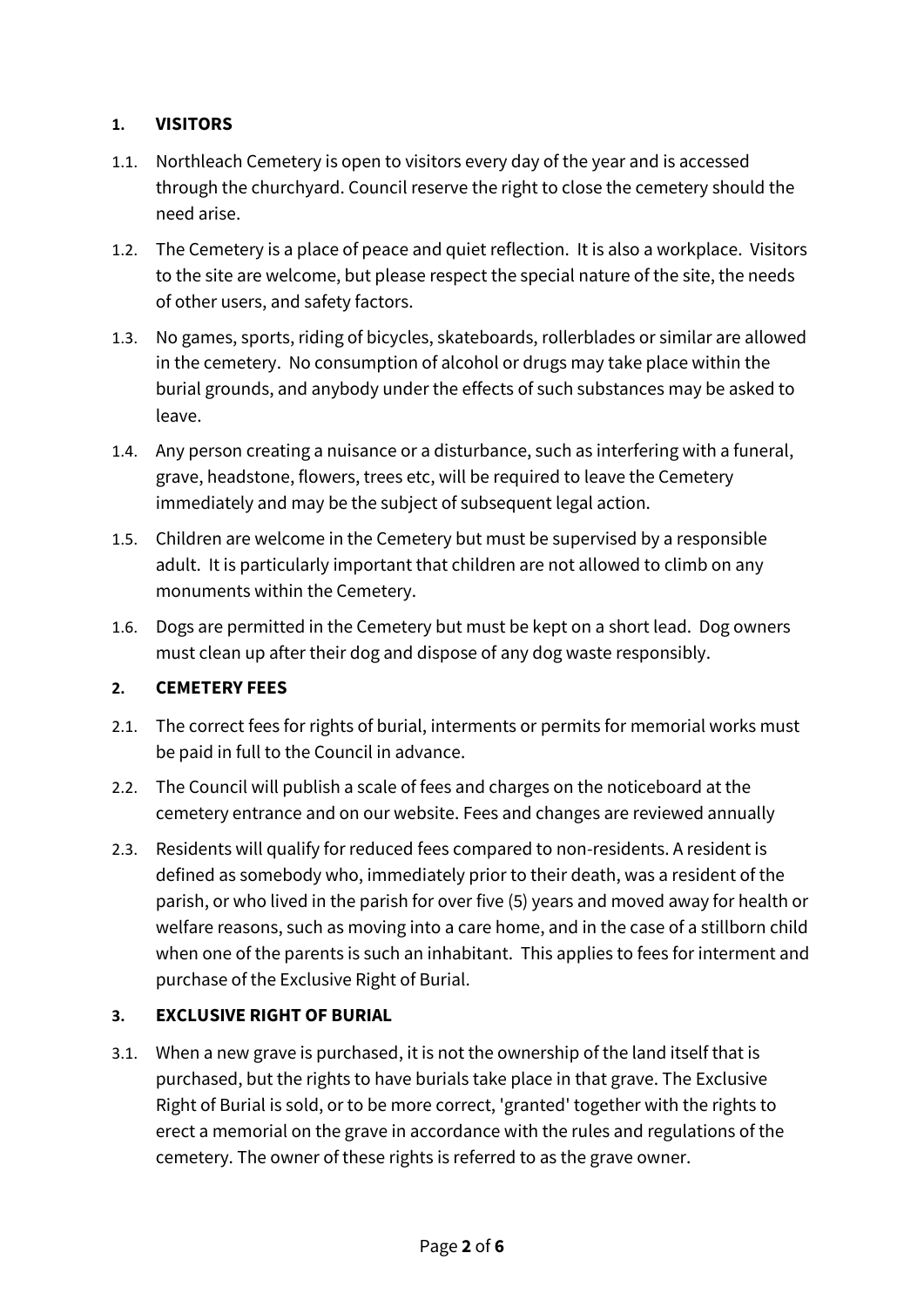- 3.2. The Exclusive Right of Burial cannot be purchased in advance of need, i.e. graves cannot be pre-purchased or reserved, although the Council reserves the right to grant permission in exceptional circumstances.
- 3.3. The Exclusive Right of Burial can be purchased for a period of up to 99 years. Where a burial right has expired, it can be extended on payment of the appropriate fee.
- 3.4. The types of graves available to purchase are Lawn Graves and Cremation Plots.

The Lawn Grave was designed to have only a memorial of limited size at the head of the grave with the rest of the grave laid to lawn. In this manner the limited space available for burials is best utilised and ongoing maintenance costs are minimised. Lawn graves are sold on the understanding that only appropriate lawn style memorials are erected.

Cremation Plots are for the burial of cremated human remains only.

- 3.5. The allocation of grave spaces shall be on a next in line basis and at the final discretion of the Council.
- 3.6. The Exclusive Right of Burial is an important document and should be kept in a safe place. We do not issue duplicate deeds if the original deed has been lost.
- 3.7. The Exclusive Right of Burial can only be transferred to another person or persons who are entitled and via the legal process adopted by the Council. Please contact the office for further information.

## **4. BOOKING OF INTERMENTS**

- 4.1. A provisional booking for a funeral should be made to the Council via the Funeral Director.
- 4.2. The provisional booking will be followed up by the submission of a completed Notice of Interment by the Funeral Director to the Council offices at least 7 days in advance of the intended date and time of the funeral. Receipt of the fully and correctly completed Interment form will act as confirmation of the booking.
- 4.3. In respect of new graves, the deed of grant for the Exclusive Right of Burial will be registered in the name of the applicant(s) for the burial indicated on the notice of interment and signed by that person, regardless of who has paid.
- 4.4. If the grave is previously purchased and is to be reopened for a further interment, the written permission of the registered grave owner must be given, except where the burial is that of the registered grave owner.
- 4.5. It is the responsibility of the Funeral Director to ensure that any memorial on the grave is removed from it at least 48 working hours prior to the time of the funeral.
- 4.6. The Certificate given by the Registrar of Births and Deaths or an order of the Coroner must be delivered to the Council Offices prior to the funeral.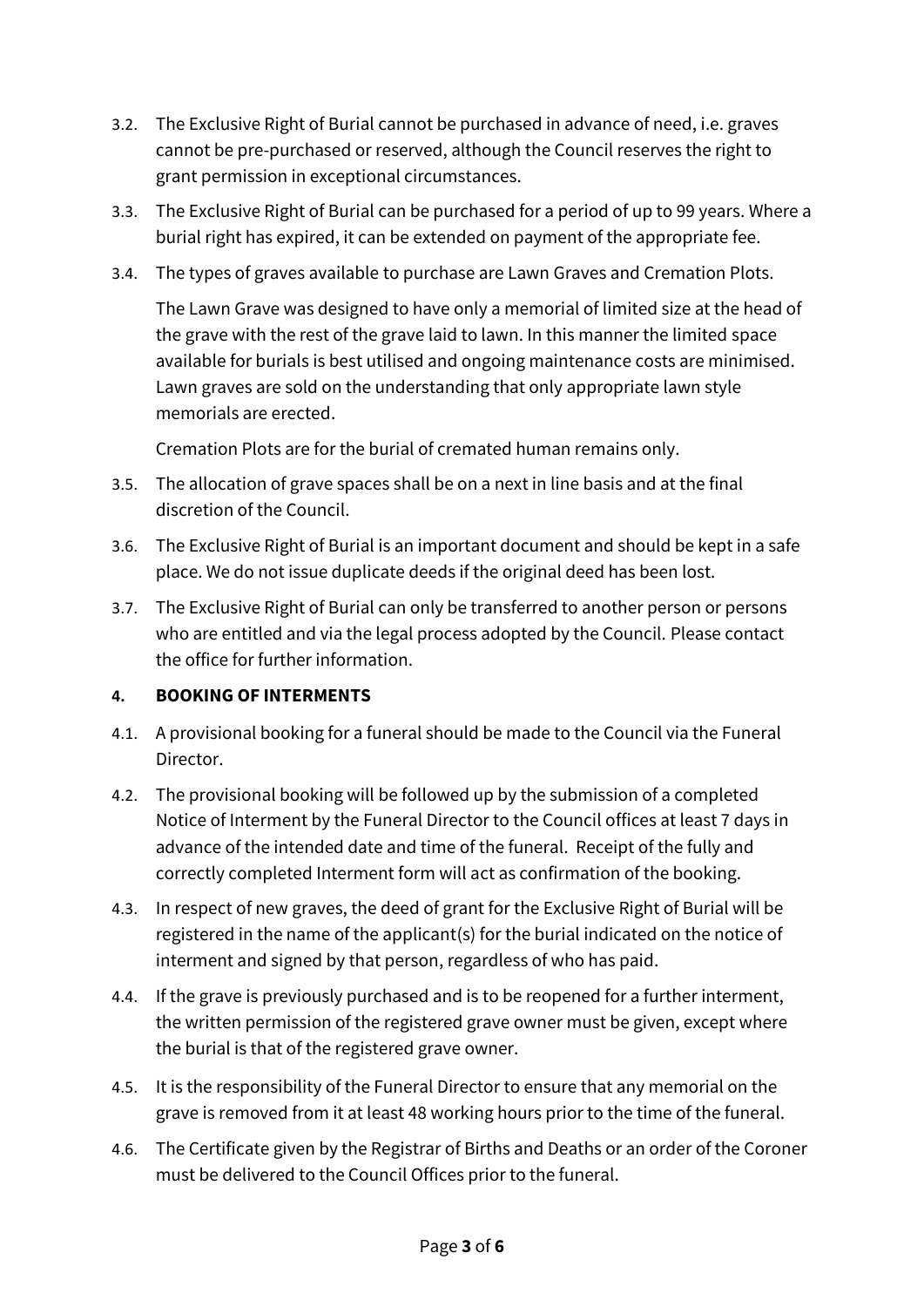#### **5. INTERMENTS**

- 5.1. Funerals will normally be permitted Monday to Friday 09.30 16.00. No interments are permitted on Sundays, Bank or other Public Holidays. It may be possible to arrange funerals outside of these times. Please contact the Burial Authority if a time outside of the permitted hours is required.
- 5.2. It is the responsibility of the person making the funeral arrangements to organise a Minister or Officiant for the funeral if one is required.
- 5.3. All graves will be excavated and prepared for interment by the Funeral Director's appointed contractors only. No other person or company will be allowed to undertake any excavation within the cemetery, except with the express permission of the Council. The depth of each grave will be determined by the Funeral Directors' contractors in accordance with the provisions of Schedule 2 of the Local Authorities Cemeteries Order 1977.
- 5.4. When a second burial takes place in an existing grave, the soil removed during grave digging will need to be temporarily stored immediately next to the grave being dug. Where this affects an adjacent grave, a tarpaulin or similar will be used to protect the grave. This is unavoidable and will be dealt with as quickly as possible.
- 5.5. All bodies brought to the cemetery for interment are to be contained within a sealed container such as a coffin or ashes casket. Such containers are to bear the identity of the person contained therein. Coffins and ashes caskets for burial should be made from suitable bio-degradable materials such as wood, wicker, cane, bamboo or cardboard whenever possible.
- 5.6. Following an interment, the grave will be mounded by the Funeral Director's appointed contractor. Any graves that appear sunken over time may be topped up by the contractor as necessary.
- 5.7. Any floral tributes from the funeral will be placed on top of the grave following backfilling and may remain in situ for up to one month before being cleared.
- 5.8. Memorials must not be erected until 12 months has passed since the burial to enable the ground to settle. Memorials must conform to the regulations in the next section.

### **6. MEMORIALS**

- 6.1. No memorial is to be erected, altered or maintained without prior permission of the Council as the Burial Authority.
- 6.2. An application to erect a memorial must be made to the Council. Memorials will only be permitted on purchased graves, following payment of the appropriate fee.
- 6.3. Where the burial is of the registered grave owner, the Exclusive Right of Burial must be transferred to a living person before a memorial can be erected.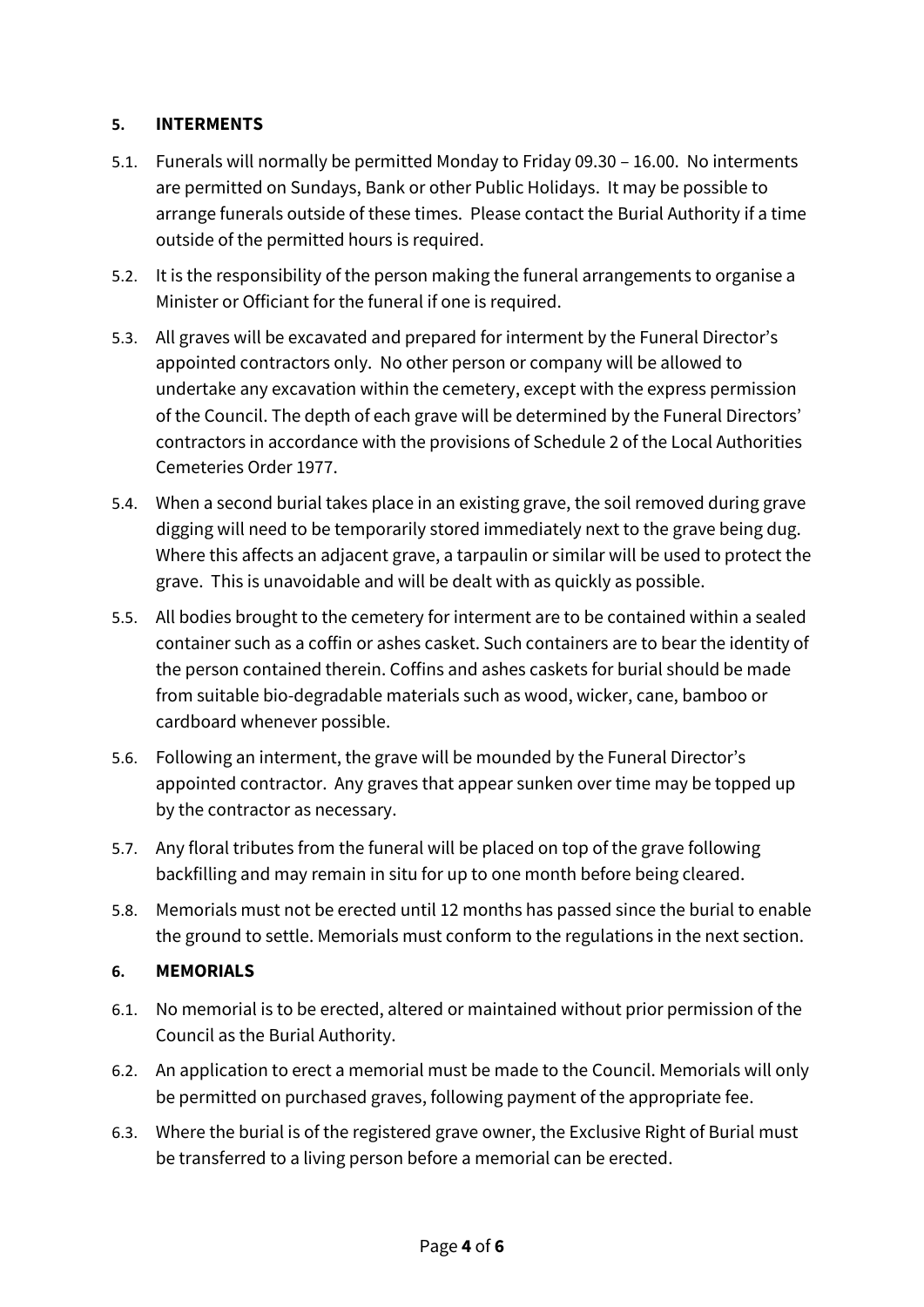- 6.4. Only competent and insured memorial masons are permitted to work in the cemetery. This regulation applies not just to the installation of new memorials but also to any work carried out on existing memorials.
- 6.5. The style of memorial must be appropriate for the grave. One upright headstone is permitted on a Lawn Grave and one flat or sloping tablet for further inscriptions.
- 6.6. Kerbstones and grave surrounds are not permitted in the lawn section. The rest of the grave will be grassed over once settled. Gravel or chippings are not allowed.
- 6.7. Memorials must be constructed of natural quarried stone and have the plot number discretely engraved on the reverse. A drawing showing the proposed dimensions, inscription and a description of the memorial must be forwarded to the Council's Officer on or with the application form. The Council reserves the right to reject an application for any memorial that it deems unsuitable.
- 6.8. The design of the memorial will not be altered before it is erected. If a memorial is placed which does not comply with the application submitted and permission granted, those placing the memorial will be liable for the cost of its removal.
- 6.9. Memorials must be securely anchored to the foundation with rods and constructed to comply with British Standard BS8415:2018 and/or BRAMM Code of Working Practice. If a memorial is dismantled for any reason, then it must be re-fixed to the latest specification.
- 6.10. An approved construction diagram is available. The maximum dimensions for memorials are as follows:

Graves - Headstone height 3ft above ground including base (min. of 3" thick)

Ashes Plots - Flat/sloping tablet – size varies depending on location

- 6.11. A copy of every proposed inscription must be submitted for approval. The reason for this is to ensure that no inscription could cause offence to others.
- 6.12. A space of 12" (305mm) deep in front of the memorial ONLY may be cultivated and planted with seasonal flowers. Planting of trees or shrubs on graves is not permitted.
- 6.13. Approved flower vases must be securely fixed. If the vase does not form an integral part of the memorial then separate permission is required.

## **7. CARE OF GRAVES AND MEMORIALS**

- 7.1. All memorials are erected at the sole responsibility of the rights holder. The Council shall not be held responsible for any damage to or caused by the memorial or other property left within the grave space, howsoever incurred. The memorial remains the responsibility of the grave owner during the lease period of the grave.
- 7.2. The Council will undertake routine safety checks on all memorials and will notify the grave owner at the last registered address of any works necessary to make the